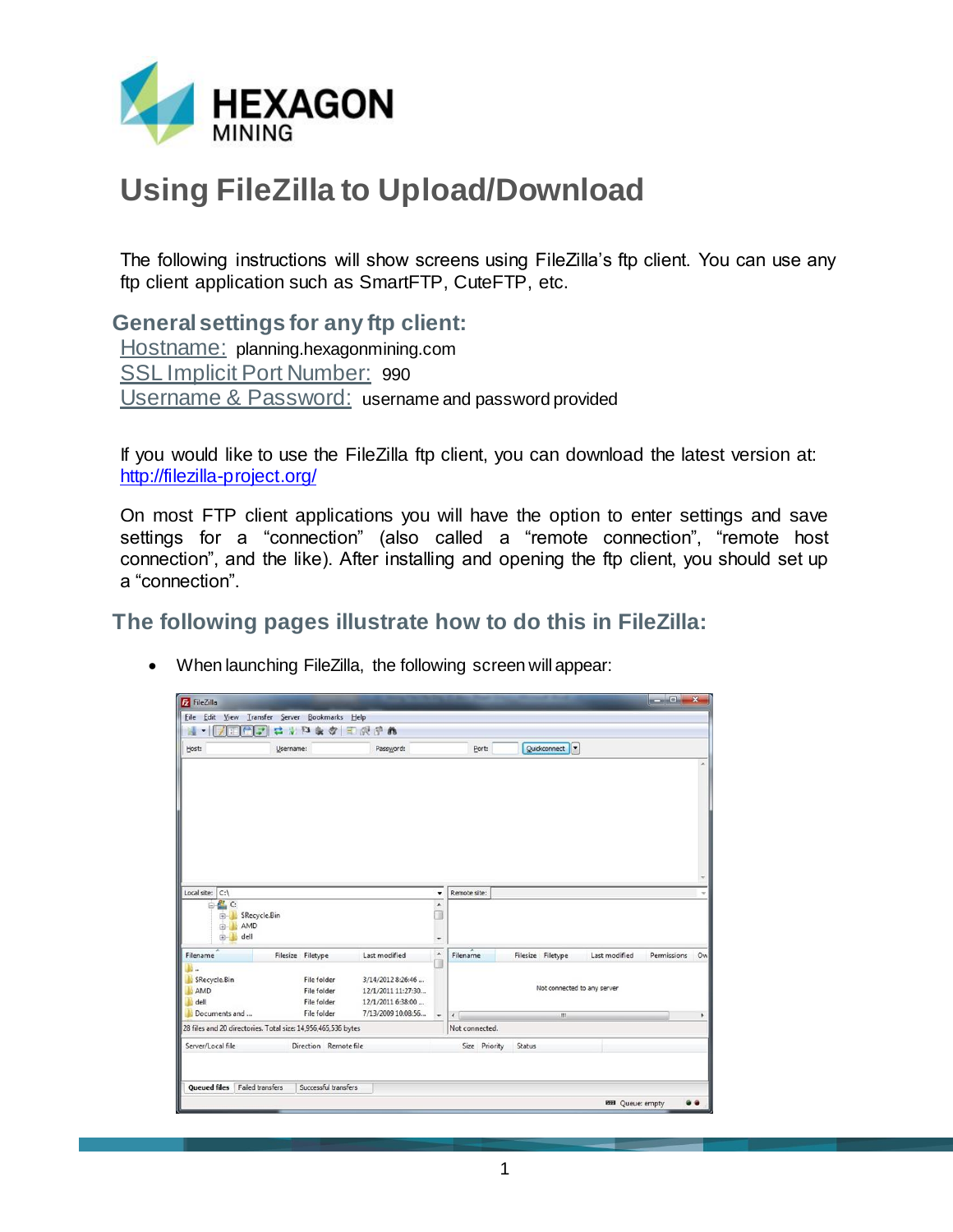

- Type the following parameters in the following fields:
	- o Host [planning.hexagonmining.com](ftp://ftp.minesight.com/)
	- o Username: Mintec Client Account Number e.g. US1111
	- o Password: Password assigned for Website access
	- o Port: 990
	- o Click "Quickconnect"



• The trust certificate window will appear. Check the box next to "Always trust" certificate in future sessions" and click OK

| Unknown certificate                          |                                                                                                                            |                                                              | $\overline{\mathbf{x}}$                                                      |  |  |  |
|----------------------------------------------|----------------------------------------------------------------------------------------------------------------------------|--------------------------------------------------------------|------------------------------------------------------------------------------|--|--|--|
|                                              | The server's certificate is unknown. Please carefully examine the certificate<br>to make sure the server can be trusted.   |                                                              |                                                                              |  |  |  |
| <b>Details</b>                               |                                                                                                                            | じ                                                            |                                                                              |  |  |  |
| Valid from:                                  | 9/12/2016 2:38:38 PM                                                                                                       |                                                              |                                                                              |  |  |  |
| Valid to:                                    | 9/12/2017 2:38:38 PM                                                                                                       |                                                              |                                                                              |  |  |  |
| Serial number:                               | 00:84:b0:35:35:5c:36:d2:94                                                                                                 |                                                              |                                                                              |  |  |  |
|                                              | Public key algorithm: RSA with 2048 bits                                                                                   |                                                              |                                                                              |  |  |  |
|                                              | Signature algorithm: RSA-SHA256                                                                                            |                                                              |                                                                              |  |  |  |
|                                              | Fingerprint (SHA-256): 0d:90:57:0b:38:6c:8d:bb:a3:9e:01:2d:ab:68:ef:da:<br>2a:f7:66:f7:7f:67:b0:41:9b:df:97:e0:5e:c9:a1:e7 |                                                              |                                                                              |  |  |  |
| Fingerprint (SHA-1):                         | a7:dc:a6:6d:e8:ad:47:68:b1:5d:37:cb:0e:e9:8e:c8:fb:b7:4a:da                                                                |                                                              |                                                                              |  |  |  |
| Subject of certificate                       |                                                                                                                            | Certificate issuer.                                          |                                                                              |  |  |  |
| Common name:<br>Unit:                        | planning.hexagonmining.com<br>Domain Control Validated                                                                     | Organization:                                                | Common name: Go Daddy Secure Certificate Authority - G2<br>GoDaddy.com, Inc. |  |  |  |
|                                              | Alternative names: planning.hexagonmining.com<br>www.planning.hexagonmining.com                                            | Unit:<br>Country:<br>State or province: Arizona<br>Locality: | http://certs.godaddy.com/repository/<br><b>US</b><br>Scottsdale              |  |  |  |
| Session details                              |                                                                                                                            |                                                              |                                                                              |  |  |  |
| Host:                                        | planning.hexagonmining.com:990                                                                                             |                                                              |                                                                              |  |  |  |
| Protocol:                                    | TLS1.0                                                                                                                     |                                                              |                                                                              |  |  |  |
| Key exchange: RSA                            |                                                                                                                            |                                                              |                                                                              |  |  |  |
| Cipher:                                      | AES-256-CBC                                                                                                                |                                                              |                                                                              |  |  |  |
| MAC:                                         | SHA1                                                                                                                       |                                                              |                                                                              |  |  |  |
|                                              |                                                                                                                            |                                                              |                                                                              |  |  |  |
|                                              | Trust this certificate and carry on connecting?                                                                            |                                                              |                                                                              |  |  |  |
| Always trust certificate in future sessions. |                                                                                                                            |                                                              |                                                                              |  |  |  |
|                                              |                                                                                                                            |                                                              | OK<br>Cancel                                                                 |  |  |  |